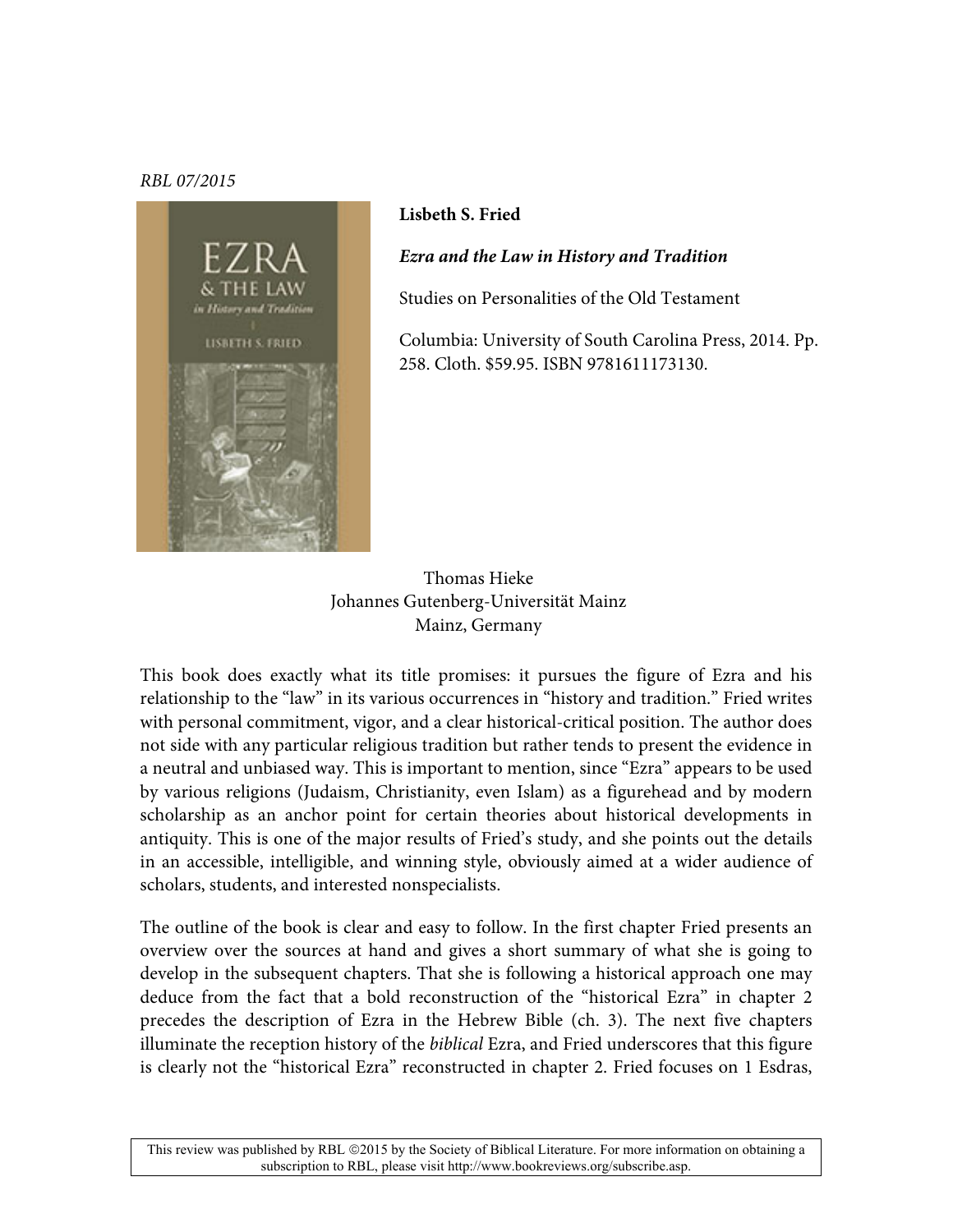4 Ezra, the Christian additions to the Ezra apocalypse, other apocrypha about Ezra, and the discussion about Ezra in Christian, Samaritan, Muslim, and Jewish literature of late antiquity. The final chapter summarizes the viewpoints of modern scholarship on Ezra, and in doing so it also provides a fine overview of the history of biblical scholarship in modern times. A postscript of two pages recapitulates the whole picture and the relationship of "Ezra and the Law" in a more personal vein. There are two appendices: appendix 1 tables the chronology regarding the various rulers in Babylonia, Persia, Egypt, and Greece; appendix 2 deals with versions and translations of 4 Ezra. The notes appear as endnotes on twenty-one pages, the bibliography stretches from page 215 to 233, and there are three indices: ancient sources, modern authors, and subjects.

In chapter 2 Fried sets out to reconstruct the historical Ezra. At first sight this seems to be a hopeless task, since there is no external, nonbiblical evidence for Ezra's existence or any other data about him. Hence, some scholars tend to attribute Ezra to the realm of fiction. There is not much to gain from the first-person singular accounts, which hardly seem to be authentic. In contrast to some scholars trying to get historical data out of the biblical text by using historical-critical methods (e.g., J. Pakkala, J. Wright), Fried uses a different historical approach to the letter of Artaxerxes (Ezra 7:12–16), the point of departure for all inquiries in this matter. She asks "whether there is anything in the letter that smacks of the historically plausible under the Achaemenids" (11). In doing so, she makes much of the term ראָקָּבַלְ in Ezra 7:14. Together with the Greek translation as ἐπισκέπτοµαι, Fried sees here a title of a Persian official who shall act as "the King's Ear." The Athenian *Episkopoi* had a Persian origin, the Achaemenid "King's Ear" or "King's Eye": Persian officials, everywhere in the empire, reporting directly to the king. Fried finds evidence for that phenomenon in passages in Xenophon's works (*Oikonomikos* 4.6, 8; *Cyropaedia*  8.6.13–16) and assumes that "a man named Ezra was sent to Judah by a King Artaxerxes to *lebaqqer*, that is, to act as the Eye or Ear of the king in Judah and Jerusalem and perhaps the whole satrapy Beyond-the-River (7:25–26)" (13–14). This is the backbone of Fried's reconstruction of the historical Ezra, and every other detail in Ezra 7 either corresponds to this official task (the *dātā* as decisions of the Persian king in the name of his and Ezra's god, the "God of Heaven" יּאָמַשְׁ להָּאֱ ;the judges as ethnic Persians ruling the land) or must be attributed to a biblical writer painting a fictitious picture and hence discarded from historical reconstruction. The historical Ezra as reconstructed by Fried also brings exemptions for the temple personnel from work assignments and taxes, and that contradicts the situation described by Nehemiah: the building of the city walls probably was corvée labor (contrary to Nehemiah's biased portrayal of the situation), and the temple personnel took part in it—this would have not been the case if Ezra brought the exemption before. Thus one must conclude that Ezra came *after* Nehemiah, probably under the reign of Artaxerxes II (405–359 BCE). Fried's reconstruction of the historical

This review was published by RBL ©2015 by the Society of Biblical Literature. For more information on obtaining a subscription to RBL, please visit http://www.bookreviews.org/subscribe.asp.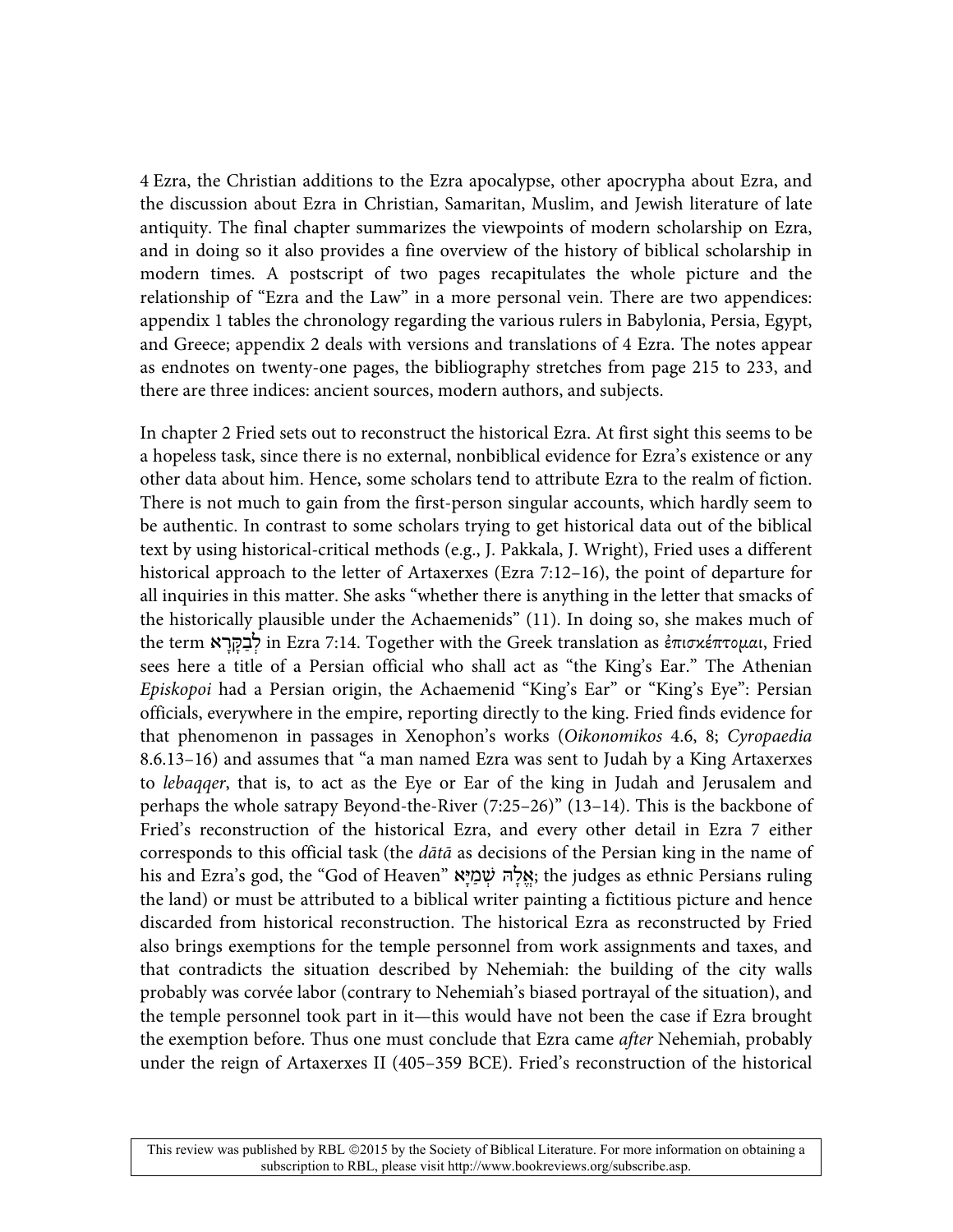Ezra differs vastly from the biblical account. This is not a problem per se, but one may ask whether the external evidence really suffices to disprove almost the entire biblical picture of Ezra as fictional.

In consensus with the majority of scholarly opinions about the origin of the book of Ezra-Nehemiah, Fried attributes the biblical account of Ezra to the early Hellenistic period (ch. 3, p. 28). In her description of the biblical version, Fried cannot refrain from occasionally correlating the text with her historical reconstruction in chapter 2. At times this creates the impression that the biblical text appears to be somewhat at a loss (as it certainly is from the strict viewpoint of a historian). Fried also reconstructs the chronology inherent in the world of the biblical text. In her attempt to harmonize the names and data in a coherent storyline, she concludes that the biblical writer probably assumed that every Persian king had "Artaxerxes" as a throne name, and thus the entire Persian period can be telescoped "to a nice fifty years" (33). Although this looks like an interesting picture, one may ask whether this was really the intention of the biblical writer. If the fifty-year chronology was the point of departure of the author, then why did he not express it more explicitly in his text? At least to my view, the text does not promote a certain chronology, not even by way of a hidden riddle, but rather uses names and data displayed in fictitious documents in order to suggest to its readers a pseudo-historical reliability of the account. Hence, it still remains much to discuss about the interpretation of the biblical version of Ezra, although Fried has to be commended for her illumination of the biblical Ezra. In her informative retelling of the story, she elaborates how the text promotes Ezra as a "second Moses" by bringing the Torah into the temple—in consequent analogy to the revelation of the Torah in the book of Exodus. Here lies the basis for all the hagiography (my term) about Ezra in the history of reception that Fried describes in the following chapters.

I, however, raise one question about a certain term that Fried uses frequently. She offers helpful and plausible interpretations for the phenomenon of the "mass divorces" in Ezra 9–10. Her explanations of the problems mixed marriages caused within the Persian and Hellenistic period are remarkable, and it makes sense that the authorities were interested in preserving the social order by avoiding too much assimilation. However, what I want to question is the term "*mass* divorce." Was it really a mass phenomenon? This is not a historical question, since, as Fried convincingly points out in chapter 2, one cannot know from the data whether the historical Ezra ever instituted a (mass) divorce or not. However, is it a mass phenomenon in the world of the text? The book of Ezra-Nehemiah is fond of numbers and lists, and although these figures cannot be taken at face value regarding their historical reality, one may ask how these data relate to each other. Leaving text-critical issues in Ezra 10 aside, one gets an approximate number of 110 divorced marriages. This figure seen in itself is quite high, and it was probably a discomforting situation, if it ever happened historically. This is by no means proven, hence one has to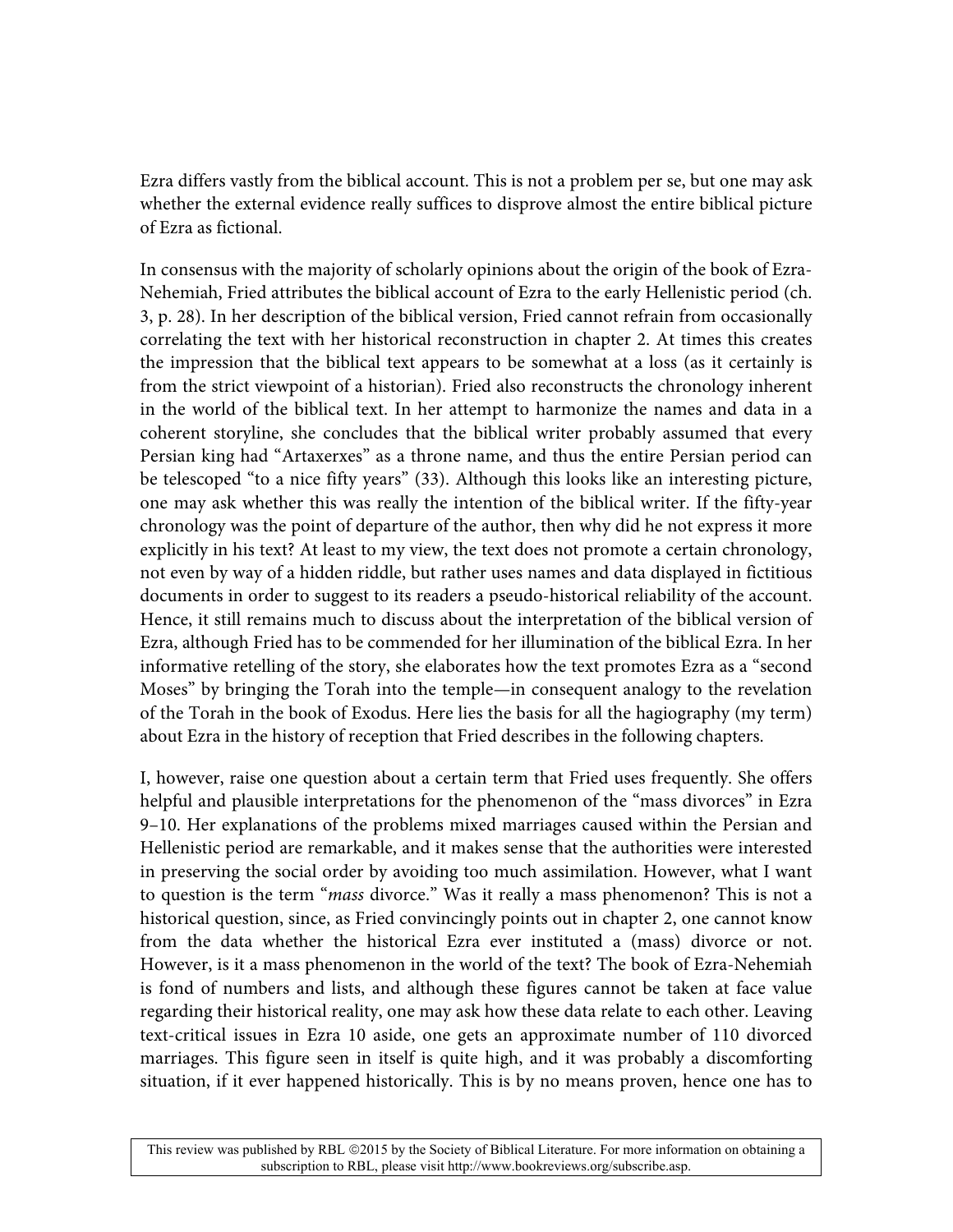read the narrative on the literary level of the biblical text itself. Here one meets other figures regarding the entire population of Yehud, and if one relates the number of divorces to the whole number of (probably all married) men, the picture changes. Counting the people who returned with Ezra from Babylon, one gets approximately 1,750 to 1,800 men. The ratio of the 110 divorced marriages to this number is about 6 percent. Taking into account that the reader has to add at least the same (or an even larger) number of inhabitants of Judah and Jerusalem before Ezra and his group returned, the ratio goes down to 3 percent and even less. Hence, although Ezra and the text really make a big issue about the mixed marriages, it is not a mass phenomenon within the numbers of the text world. This bears a message in itself: even if it is only a minor percentage who "sinned" by marrying foreign women, "we" (that is Ezra and the group that shares his ideology of the holy seed, Ezra 9:2) do not tolerate this violation of God's Torah. In my eyes, the text seeks to proffer this message of "zero tolerance" and absolute observance of God's Law (Torah) rather than to report a real and historical incident.

Coming back to Fried's book, the next five chapters provide a fascinating and easily accessible overview of the iridescent and glamorous figure that history and tradition made out of Ezra. In chapter 4 Fried follows the trace of the Greek Ezra, or Esdras. She compares 1 Esdras with the canonical book of Ezra-Nehemiah and concludes with the majority of scholars that 1 Esdras is a rewritten version of 2 Chronicles, Ezra, and Neh 7– 8. Fried also provides very plausible explanations for the agenda of the special selection by the author of 1 Esdras. In the last part of the chapter she describes how Josephus used the story of Ezra from 1 Esdras in his *Jewish Antiquities*.

A larger part of Fried's book deals with the Ezra Apocalypse, or 4 Ezra (ch. 5). She describes the structure and content of this work from the late first century CE with the help of the well-known definition of "apocalypse" by J. J. Collins (1979). In appendix 2, Fried presents the various individual aspects proffered in the translations and versions of 4 Ezra (Armenian, Syriac, Ethiopic, Arabic). Fried's treatment of 4 Ezra is instructive and accessible. It makes clear that 4 Ezra is the link between the biblical account and the later reception of the figure of Ezra in the Jewish, Christian, and even Islamic traditions. The ways of these traditions are not without problems, however, as Fried points out in chapter 6. The Jewish apocalypse 4 Ezra (4 Ezra 3–14) gets a Christian introduction known as 5 Ezra (or 4 Ezra 1–2) that "proclaims the Christian message of supersessionism" (89). With various quotations from the English translations of 4 and 5 Ezra one can compare the messages of both works. Between 259 and 267 CE another Christian author added 6 Ezra (or 4 Ezra 15–16), which reflects the violent persecutions of the Christians by Roman emperors and authorities and expresses the political hope for the destruction of the "evil empire."

This review was published by RBL ©2015 by the Society of Biblical Literature. For more information on obtaining a subscription to RBL, please visit http://www.bookreviews.org/subscribe.asp.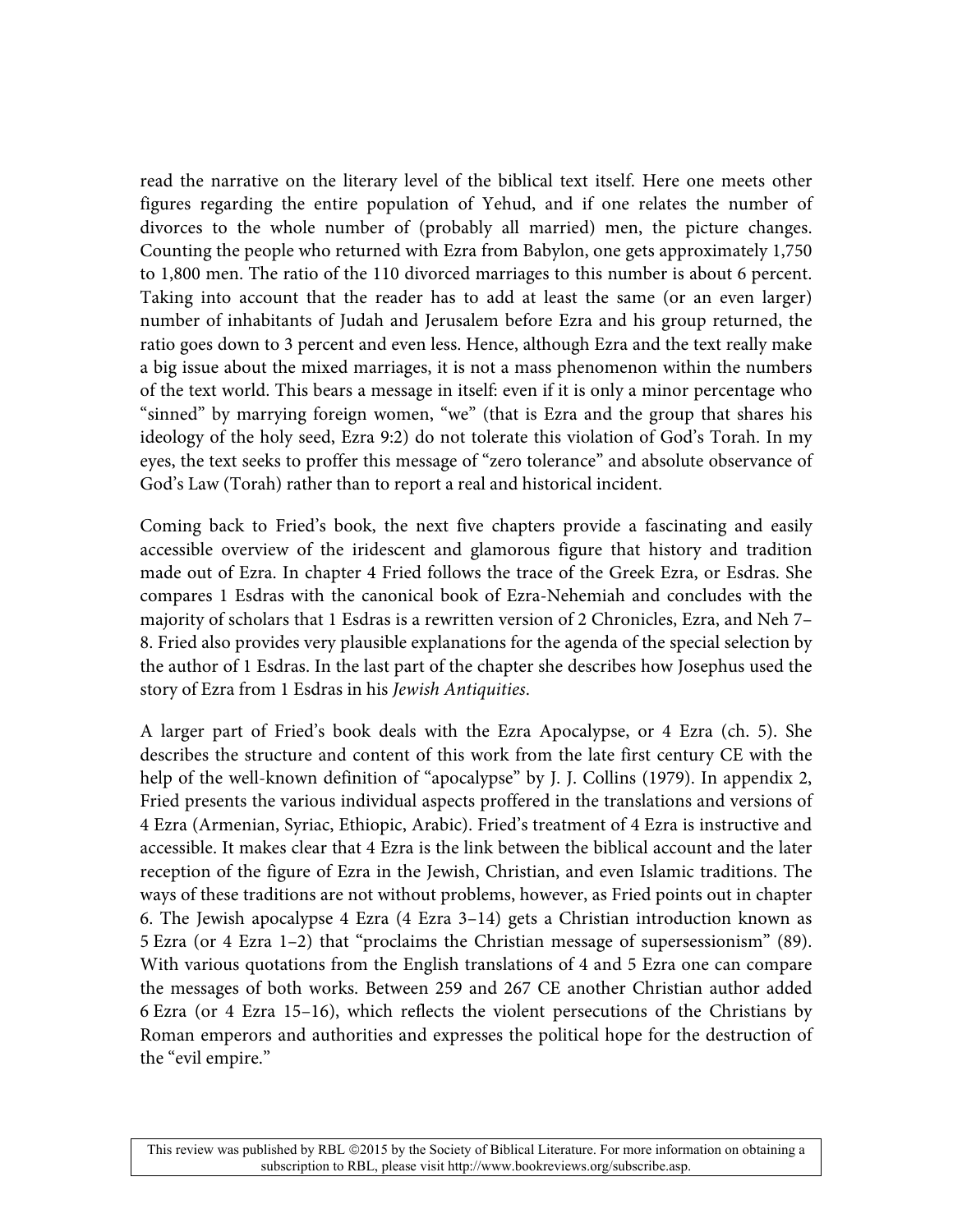Under the somewhat provocative heading "Ezra Ascends to Heaven and Goes to Hell," Fried deals in chapter 7 with various writings that "employ the Ezra figure to speculate further on the nature of God's justice" (100). These works stem from late antiquity and the early Middle Ages. She introduces and summarizes briefly the Greek Apocalypse of Ezra, the Latin Vision of the Blessed Ezra, the Armenian Questions of Ezra, the Apocalypse of Sedrach, further apocalypses, and, finally, the *kalandologion* called The Revelation of Ezra.

Chapter 8 reports the controversies about "Ezra" in late antiquity. While 4 Ezra 14 promoted the fictitious but nevertheless famous and influential concept that Ezra dictated with divine help the twenty-four public books of the Hebrew Bible as well as seventy secret books for the wise after the destruction of the temple and the exile in the sixth century BCE, Samaritan and Islamic scholars as well as several church fathers argued that Ezra falsified the Bible when he rewrote it. Christian theologians suspected that Ezra suppressed announcements of Christ, while Muslim scholars claimed that the true Torah of Moses would surely have mentioned Muhammed. On the other hand, the rabbis in the Jewish tradition identified themselves with Ezra and regarded him as their entirely positive and shining example. These instructive insights into a very controversial history of reception are a fascinating read and demonstrate again that a common figure alone is no warranty for a fruitful dialogue between the religions. With Ezra happened the same as with Abraham: every religion claimed it own interpretation of the figure and thus made it a *tabula rasa* on which the communities and writers projected their own fears, anxieties, hopes, and self-perceptions.

The situation is somewhat similar in modern scholarship (ch. 9). From the seventeenth century up to the nineteenth century scholars asserted that Ezra brought the Torah to Jerusalem (and in fact wrote it) and thus created Judaism. Here Fried provides a sketch of the *Forschungsgeschichte* that led from the questioning of the Mosaic authorship of the Pentateuch up to the development of the historical-critical method. She reflects on the role of Ezra in Julius Wellhausen's thought and in the historical reconstruction of the origin of Judaism by Eduard Meyer. Next to the brief presentation, Fried also demonstrates the fallacy of these theories. Furthermore, she criticizes a popular theory that was presented by P. Frei and adopted by scholars such as E. Blum, J. Blenkinsopp, and K. Schmid: the "imperial authorization of local law." Her refutation of this reconstruction of history results in the bold thesis that the "Torah law" never became legally binding on Jews (169). Jewish life, even in the Persian period, never was controlled by the Torah law enforced by judges and magistrates but rather by custom and taboo: "Torah laws had no imperial status. Observance was always voluntary" (170). As a result, Fried comes to an appealing and plausible suggestion about the pragmatics behind the biblical story of Ezra: it "was created by biblical writers in the Hellenistic period. Written